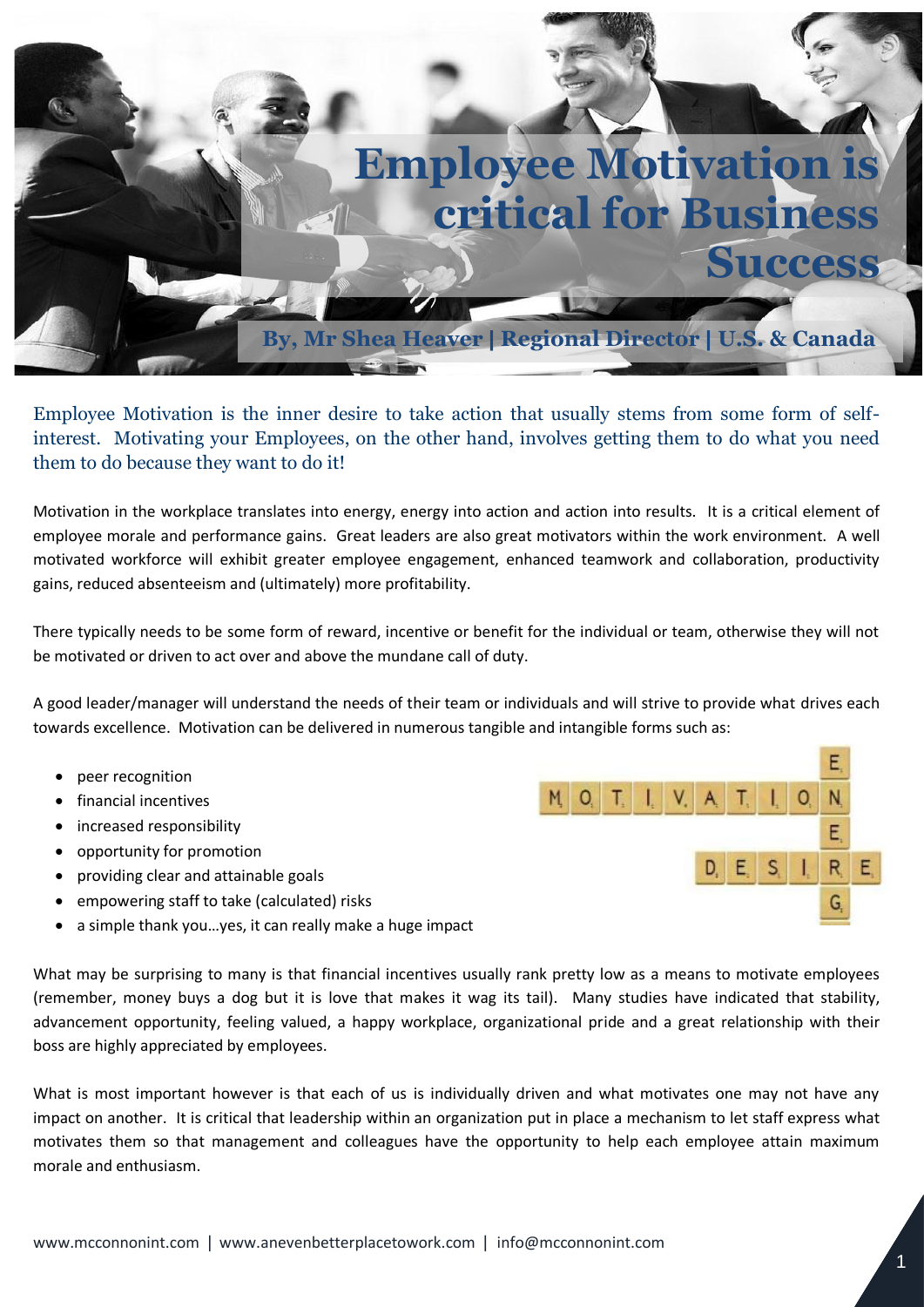# **Employee Motivation Methods and Techniques**

A financial reward, departmental lunch or additional days off are some frequently used ways to motivate staff but those are very generic and ho-hum. There are many zero or low-cost methods to achieve staff motivation by simply finding out what makes someone want to perform at their best.

### **Personal Motivators**

Take time to find out from each team member what motivates them. This doesn't necessarily have to be in 1 on 1 meetings but can be accomplished very successfully through team or departmental activities which also have the added bonus of facilitating openness among team members.

You may find that :

- Some employees like to work alone while others prefer to be given team-based assignments.
- Some may like to be given very clear objectives while others are motivated by being allowed to get creative with their work.
- In an open environment you should also be able to find out which team members are driven to advance their career and in what direction. You can then work with them on that and hopefully put that plan in place.

Using team activities (like those found in our online employee engagement program) you can really get a feel for how your team or department can become more enthusiastic and productive.

#### **Job pros and cons**

It is also important to find out what aspects of the job each person finds most rewarding and which they dislike doing.

Where possible, try to help that person get more involved in elements of his or her job that interest them. When a job or activity aligns with a persons' ideas and values they will instinctively apply themselves with much more energy and enthusiasm.

On the other hand, while you may not be able to eliminate the 'dislikes' you can at least acknowledge that you understand where they are coming from and offer to help if possible. The simple fact that the employee is allowed to openly express what they do and do not like about their job will give them the feeling that they are more than just another resource on the job.

In addition, you may be pleasantly surprised to find that something someone doesn't like is actually a function another person does and hence an opportunity to please and motivate both.

## **Words of wisdom**

The way people communicate with each other can have a huge bearing and influence on how that person will act or react. Work with your team to find out what they would love to hear from both their supervisor and their colleagues.

In addition, try to establish the way people like to be communicated with in terms of directness, in private or in public, via spoken word or email, etc… You may say the same thing to different people but each of them takes from it what they want and reacts differently. A good leader is a very flexible communicator

A well timed and worded comment or discussion can really reach out to someone and motivate them in ways something tangible cannot.